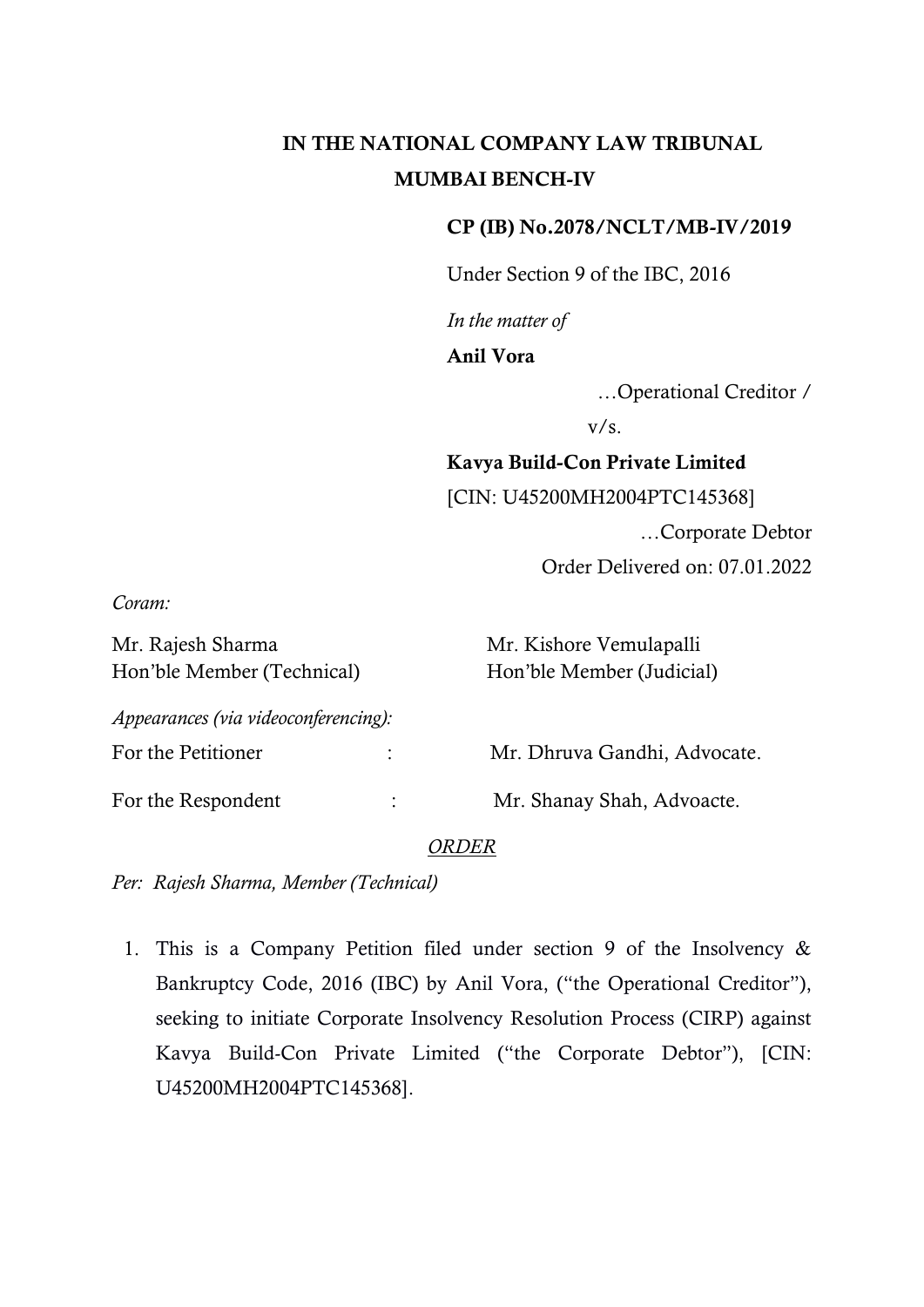2. The Corporate Debtor is a Company incorporated on 29.03.2004 under the Companies Act, 1956, as a Private Company Limited by Shares with the Registrar of Companies, Maharashtra, Mumbai. Its Corporate Identity Number (CIN) is U45200MH2004PTC145368. Its registered office is at 2nd Floor,99 C, Kavya Aura, Sitaram Ghadigaonkar Marg, Tulsiwadi, Tardeo Mumbai, Maharashtra-400034. Therefore, this Bench has Jurisdiction to deal with the present petition.

 $\_$  ,  $\_$  ,  $\_$  ,  $\_$  ,  $\_$  ,  $\_$  ,  $\_$  ,  $\_$  ,  $\_$  ,  $\_$  ,  $\_$  ,  $\_$  ,  $\_$  ,  $\_$  ,  $\_$  ,  $\_$  ,  $\_$  ,  $\_$  ,  $\_$  ,  $\_$  ,  $\_$  ,  $\_$  ,  $\_$  ,  $\_$  ,  $\_$  ,  $\_$  ,  $\_$  ,  $\_$  ,  $\_$  ,  $\_$  ,  $\_$  ,  $\_$  ,  $\_$  ,  $\_$  ,  $\_$  ,  $\_$  ,  $\_$  ,

- 3. The present Petition was filed by the Operational Creditor before this Adjudicating Authority on the ground that the Corporate Debtor failed to make payment of a total sum of Rs.10,45,00,000/- (Rupees ten crore fortyfive lakh only). The Date of Default is 18.04.2016 which is the date of Dishonour of the Cheque.
- 4. The case of the Operational Creditor is as under:
	- a) The Operational Creditor was a Partner in a Partnership Firm M/s Kavya Construction Co. (Firm) upon the terms and conditions contained in the Deed of Partnership dated 05.12.2005, 15.01.2007, 21.02.2008 and 01.08.2015. The Firm approached the Operational Creditor with a proposal whereby the Operational Creditor retire from the Firm and for this purpose it was agreed to execute a Retirement Deed, which was executed on 31.12.2015. As per the said Retirement Deed, the Firm agreed to jointly and severally pay a lumpsum consideration of Rs.10,50,00,000/- (Rupees ten crore fifty lakh only) including the amount standing towards the Operational Creditor's credit in the Books of Accounts as on 31.12.2015 in full and final settlement of all the Operational Creditor's claims in Capital, Goodwill Profits and Assets (including movable/immovable properties) and interest in capital of the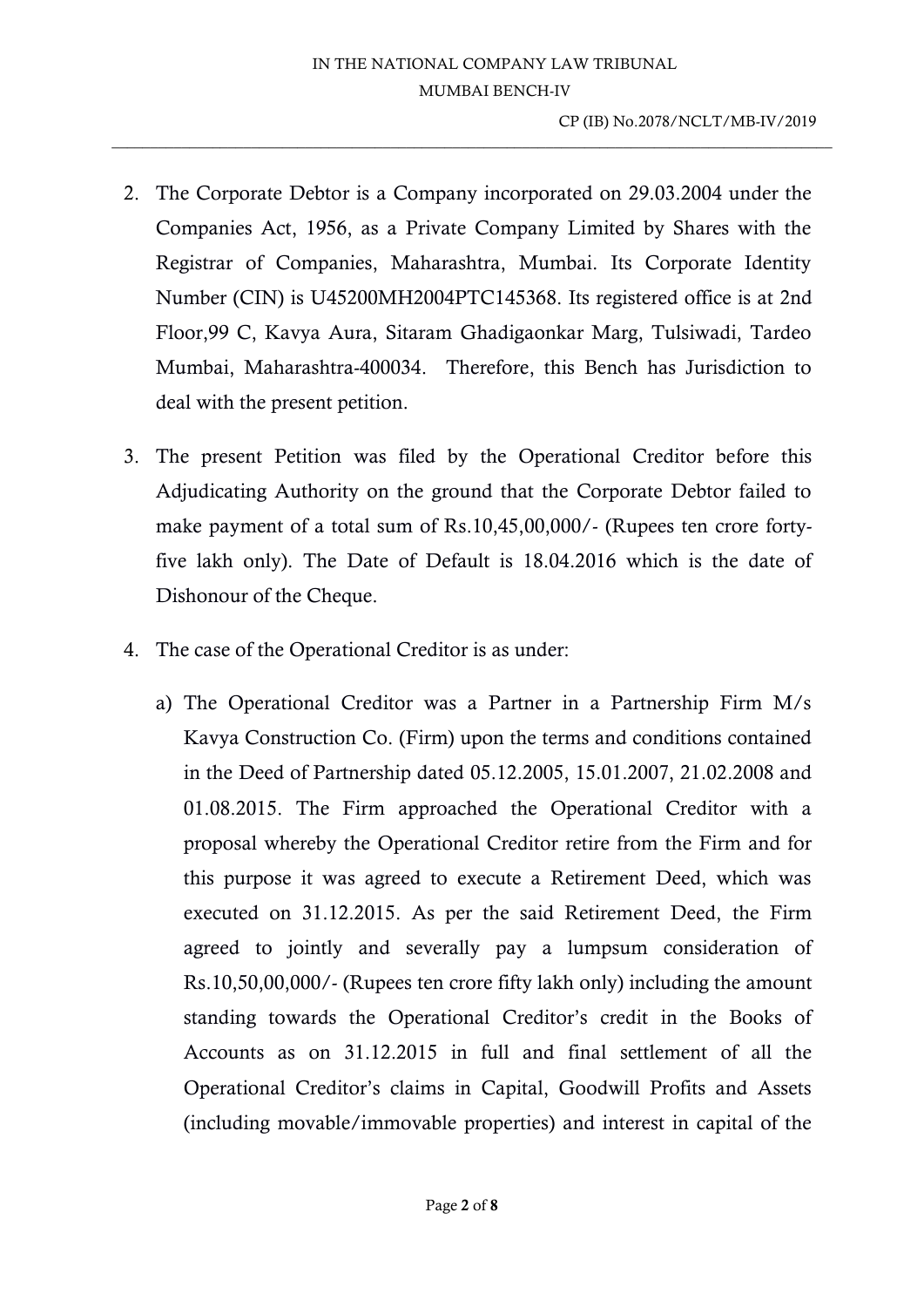$\_$  ,  $\_$  ,  $\_$  ,  $\_$  ,  $\_$  ,  $\_$  ,  $\_$  ,  $\_$  ,  $\_$  ,  $\_$  ,  $\_$  ,  $\_$  ,  $\_$  ,  $\_$  ,  $\_$  ,  $\_$  ,  $\_$  ,  $\_$  ,  $\_$  ,  $\_$  ,  $\_$  ,  $\_$  ,  $\_$  ,  $\_$  ,  $\_$  ,  $\_$  ,  $\_$  ,  $\_$  ,  $\_$  ,  $\_$  ,  $\_$  ,  $\_$  ,  $\_$  ,  $\_$  ,  $\_$  ,  $\_$  ,  $\_$  ,

Firm as also the benefit directly or indirectly attached to the Firm and its business or rights or properties as also its share in net assets of the Firm. The Deed of Retirement is attached at pp 31-42 as Exhibit-2 of the Petition.

- b) The Firm issued a cheque bearing No. 179657 for Rs.3,00,00,000/-, No. 179657 for Rs.4,00,00,000/- and No.17957 for Rs.3,50,00,000/- all drawn on Axis Bank. The cheque was dishonoured by a return memo dated 18.04.2016 by the Operational Creditor's Bank with remark 'Fund Insufficient'. The copy of the Cheque and the return memo is attached at pp 43 & 48 as Exhibit-3 and Exhibit-4 of the Petition respectively.
- c) The Corporate Debtor being a partner of the Firm is jointly and severally liable for the payments. The Corporate Debtor has bought the entire right, title and interest of the Operational Creditor in the said Firm for which Cheque was issued.
- d) Thereafter, the Operational Creditor has vide RTGS from the said Partnership Firm received an amount of Rs.5 lakh in his account on 06.08.2016. However, thereafter no amount has been received by the Operational Creditor either from the said Partnership Firm nor from the Corporate Debtor towards payment of their liability.
- e) Pursuant to the above default, the Operational Creditor filed Insolvency Petition bearing CP (IB) – 479/MB/2018 before this Tribunal which was Dismissed as Infructuous by this Tribunal vide order dated 31.10.2018 as the CIRP was admitted against Corporate Debtor in another Company Petition bearing CP (IB) NO. 109/MB/2018. However, the Operational Creditor filed its claim before IRP.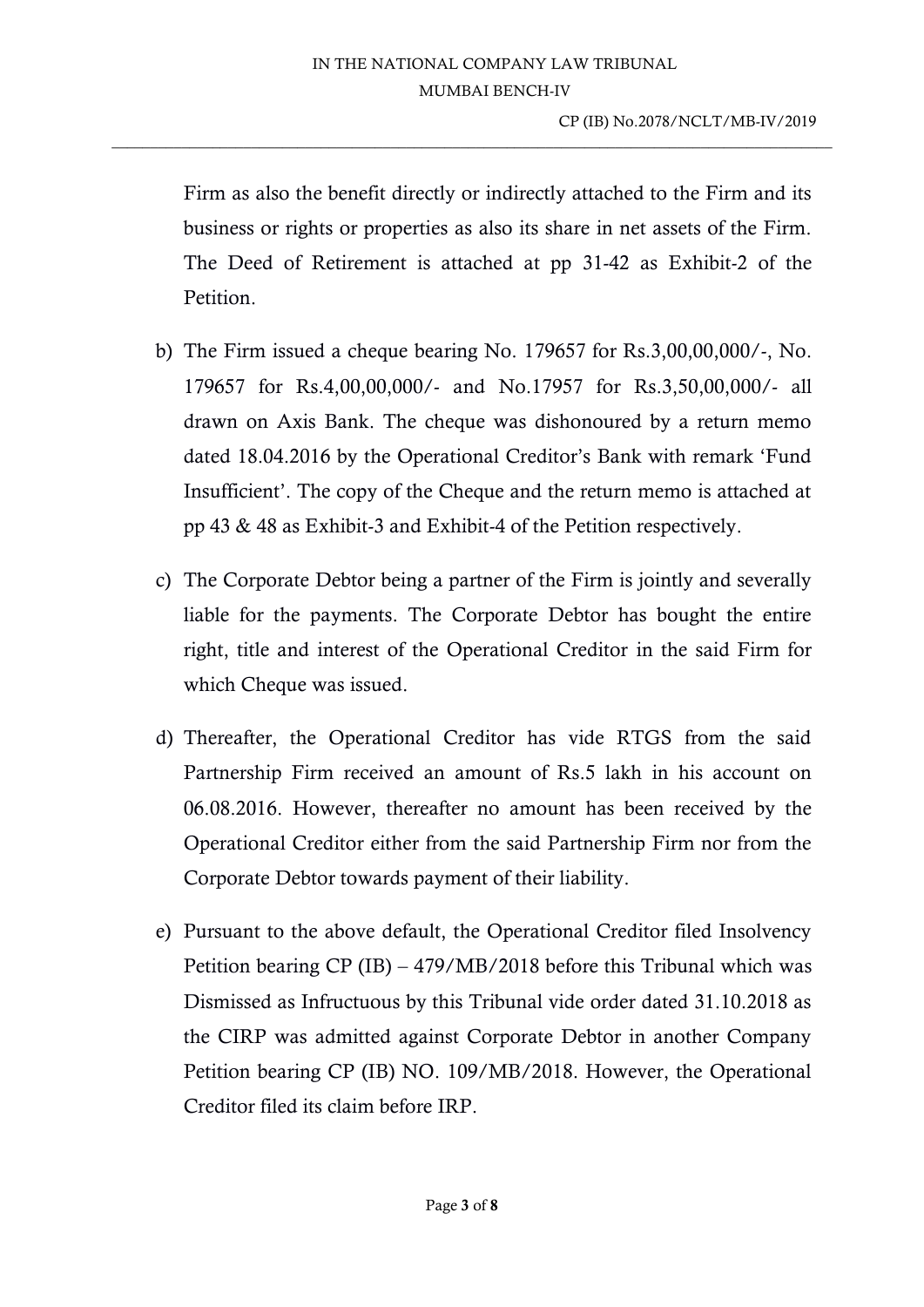$\_$  ,  $\_$  ,  $\_$  ,  $\_$  ,  $\_$  ,  $\_$  ,  $\_$  ,  $\_$  ,  $\_$  ,  $\_$  ,  $\_$  ,  $\_$  ,  $\_$  ,  $\_$  ,  $\_$  ,  $\_$  ,  $\_$  ,  $\_$  ,  $\_$  ,  $\_$  ,  $\_$  ,  $\_$  ,  $\_$  ,  $\_$  ,  $\_$  ,  $\_$  ,  $\_$  ,  $\_$  ,  $\_$  ,  $\_$  ,  $\_$  ,  $\_$  ,  $\_$  ,  $\_$  ,  $\_$  ,  $\_$  ,  $\_$  ,

- f) The Corporate Debtor challenged the admission order dated 31.10.2018 before the NCLAT wherein the Operational Creditor filed an Intervention Application. As the matter got settled between the parties, the Petition bearing CP (IB) – 109/MB/2018 was set aside by the NCLAT vide order dated 21.12.2018 and the Intervening Application was not taken into consideration.
- g) Aggrieved by the order, the Operational Creditor herein filed a Civil Appeal before the Hon'ble Supreme Court of India vide Civil Appeal Dairy No. 3949 of 2019 which has been disposed vide order dated 11.02.2019 wherein the Hon'ble Supreme Court granted liberty to the Operational Creditor to file the Petition afresh, which application will be decided on its own merits without being influenced by any observations made in the impugned order and without placing any time bar against the Applicant. The order of the Hon'ble Supreme Court is attached at p.51 as Exhibit-7 of the Petition. Hence, the Operational Creditor has filed the present Petition under section 9 of the Code. The date from which debt fell due is firstly on 31.12.2015 which is the date of Deed of Retirement and thereafter on 18.04.2016 which is the date of dishonour of the Cheque.
- 5. The Corporate Debtor has filed its Written Submissions and submits as under:
	- a) The Corporate Debtor submits that the Operational Creditor seeking the enforcement of the Deed of Retirement dated 31.12.2015 executed between the Partners of M/s. Kavya Construction Co., who is a Partnership Firm duly registered under the provisions of the Partnership Act, 1936. The Operational Creditor and the Corporate Debtor were the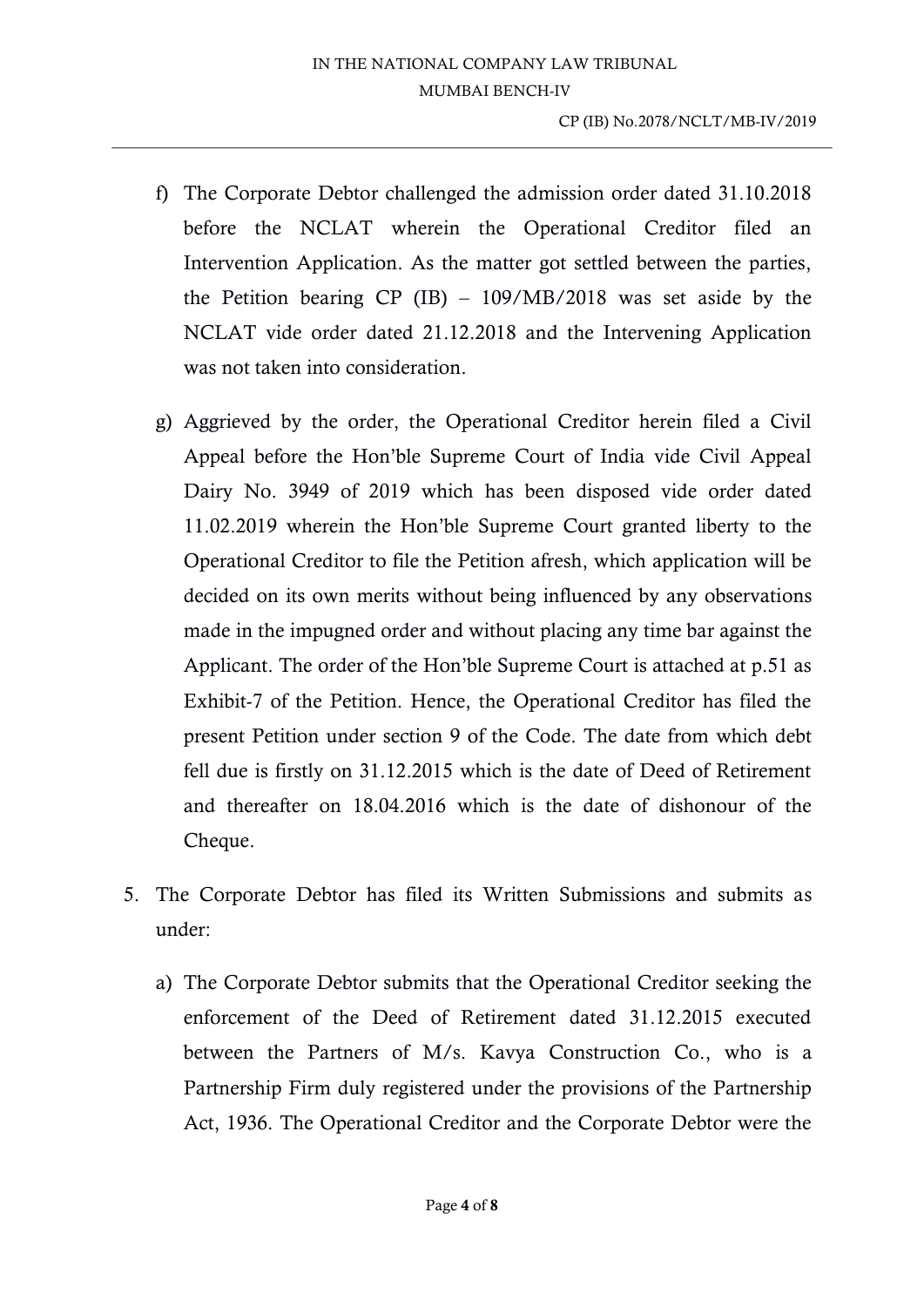Partners of the said Firm. There is no specific provisions under IBC with respect to the proceedings to be initiated against the Partnership Firm.

 $\_$  ,  $\_$  ,  $\_$  ,  $\_$  ,  $\_$  ,  $\_$  ,  $\_$  ,  $\_$  ,  $\_$  ,  $\_$  ,  $\_$  ,  $\_$  ,  $\_$  ,  $\_$  ,  $\_$  ,  $\_$  ,  $\_$  ,  $\_$  ,  $\_$  ,  $\_$  ,  $\_$  ,  $\_$  ,  $\_$  ,  $\_$  ,  $\_$  ,  $\_$  ,  $\_$  ,  $\_$  ,  $\_$  ,  $\_$  ,  $\_$  ,  $\_$  ,  $\_$  ,  $\_$  ,  $\_$  ,  $\_$  ,  $\_$  ,

- b) The claim of the Operational Creditor does not fulfil the ingredients of the definition of the "Operational Creditor" as defined under section 5(21) of the Code and hence the Operational Creditor is not entitled under the law to initiate the CIRP against the Corporate Debtor.
- c) The Company vide its letter dated 30.11.2017 which is the reply to the Demand Notice dated 06.11.2017 issued by the Operational Creditor, has denied the existence of debt and default and its liability to pay the alleged claim of the Operational Creditor and the claim if any could only be initiated against the Firm and not against the Company. The Operational Creditor has filed section 9(3) (b) Affidavit even after denial and dispute raised by the Corporate Debtor for the said amount.
- d) The Operational Creditor, the Corporate Debtor, Mr. Mansukhlal C. Vora and Mr. Manish Nagindas Doshi were the Partners of M/s. Kavya Construction Co. registered vide Deed of Partnership dated 28.12.2011 and 20.09.2012 as also Admission Deed dated 02.11.2015.
- e) As per the Deed of Retirement dated 31.12.2015, the Operational Creditor sought retirement as agreed mutually, from the firm upon the terms and conditions more particularly set out therein. Hence the Operational Creditor was retired from the said Firm w.e.f. 31.12.2015.
- f) As per the said Deed of Retirement, it was agreed between the partners to the said Partnership Firm to pay to the Operational Creditor a sum of Rs.10,50,00,000/- (Rupees ten crore fifty lakh only) subject to Operational Creditor executing necessary documents, stipulated under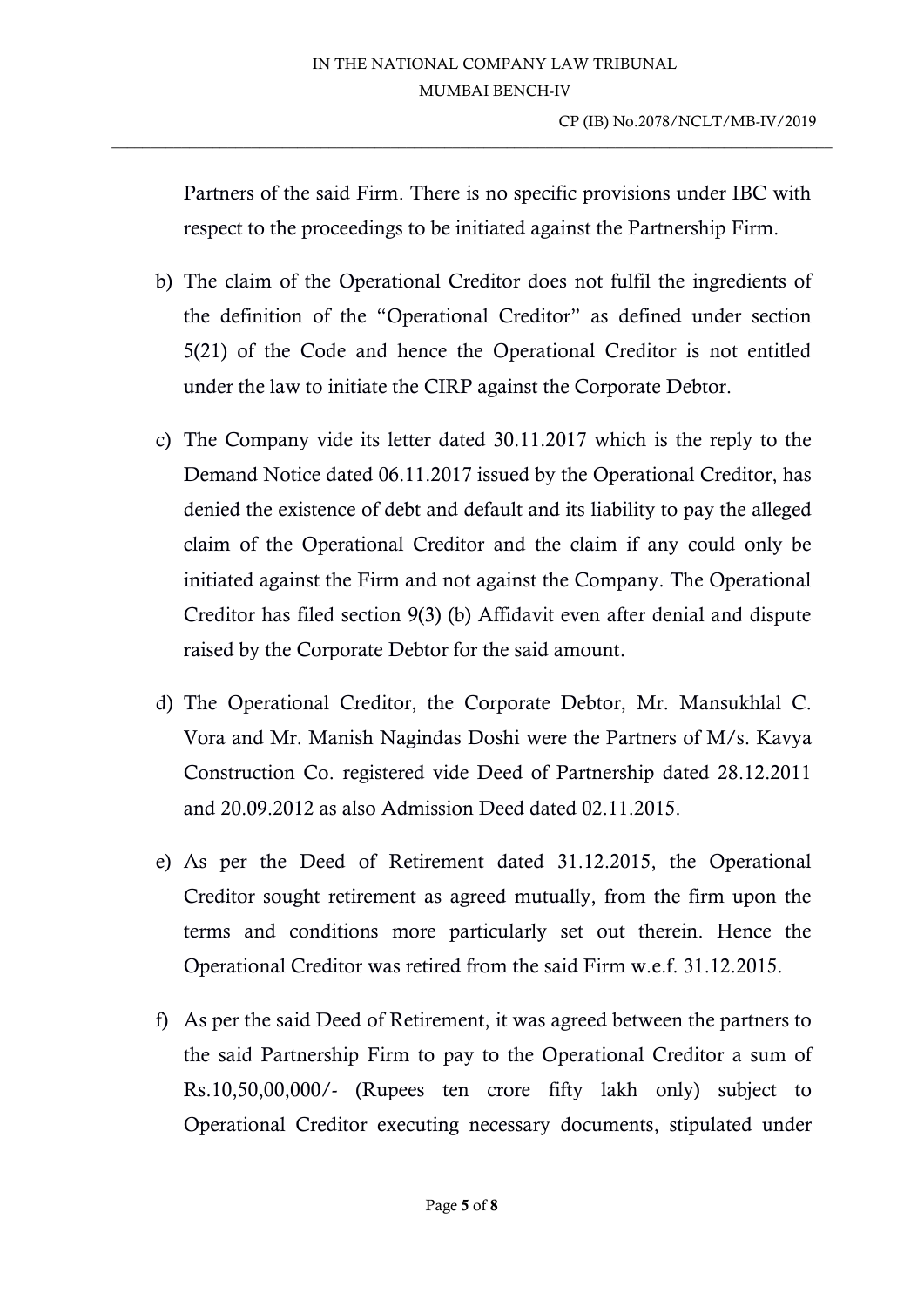$\_$  ,  $\_$  ,  $\_$  ,  $\_$  ,  $\_$  ,  $\_$  ,  $\_$  ,  $\_$  ,  $\_$  ,  $\_$  ,  $\_$  ,  $\_$  ,  $\_$  ,  $\_$  ,  $\_$  ,  $\_$  ,  $\_$  ,  $\_$  ,  $\_$  ,  $\_$  ,  $\_$  ,  $\_$  ,  $\_$  ,  $\_$  ,  $\_$  ,  $\_$  ,  $\_$  ,  $\_$  ,  $\_$  ,  $\_$  ,  $\_$  ,  $\_$  ,  $\_$  ,  $\_$  ,  $\_$  ,  $\_$  ,  $\_$  ,

clause 3(ii) and Authority in favour of the continuing partners under clause (4) of the said Partnership Firm so as to enable the continuing partners to carry on the business of the Firm.

- g) As the Operational Creditor did not fulfilled its obligation of executing the relevant documents, the remaining continuing partners were unable to carry on the business.
- 6. The Operational Creditor issued a Demand Notice in Form 3 dated 06.11.2017 to the Corporate Debtor claiming total outstanding of Rs.13,40,60,325/- (Rupees thirteen crore forty lakh sixty thousand three hundred twenty-five only) together with the interest  $\omega$  18% p.a. from 18.04.2016 to 31.10.2017, which is at pp 14-20 of the Petition in terms of section 8 of the IBC. The Corporate Debtor has replied vide letter dated 30.11.2017 to the said Demand Notice denying the Operational Debt. The said reply is attached at pp 21-24 of the Petition. The Operational Creditor again sent the re-joinder vide its letter dated 24.01.2018 to the said reply of the Corporate Debtor. The Re-joinder is at pp 25-27 of the Petition.
- 7. The Operational Creditor has filed the Affidavit of no dispute under section 9(3)(b) of the Code which is at pp 72-74 of the Petition. The Operational Creditor has also filed the Bank Statement which is at pp 59-66 of the Petition.

## *Findings:*

8. We have heard the arguments of Learned Counsel for Operational Creditor and Corporate Debtor and perused the records.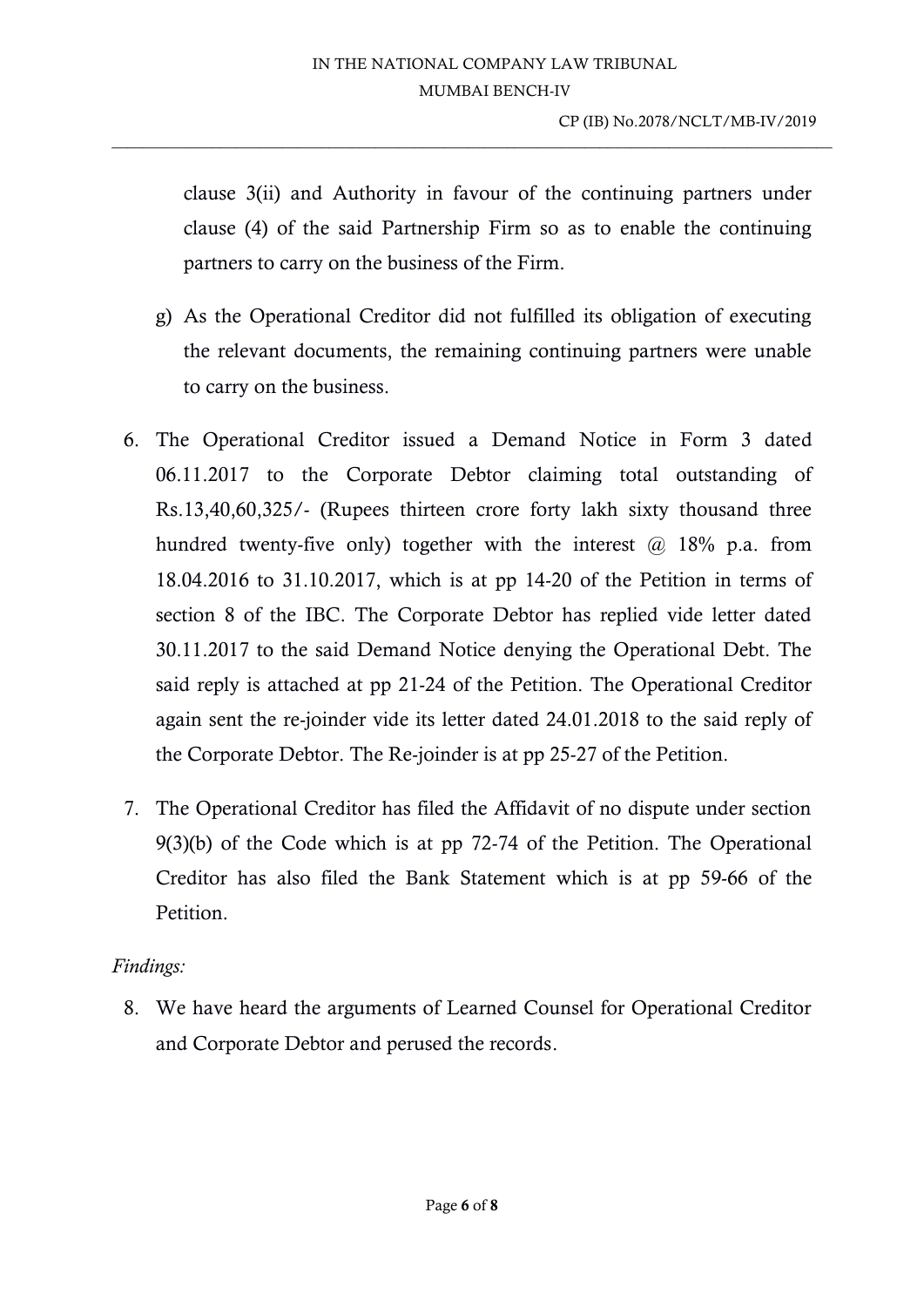9. After considering the contentions of the Operational Creditor, the question arose can the Retirement amount arising out of the Partnership Firm constitutes the Operational Debt?

 $\_$  ,  $\_$  ,  $\_$  ,  $\_$  ,  $\_$  ,  $\_$  ,  $\_$  ,  $\_$  ,  $\_$  ,  $\_$  ,  $\_$  ,  $\_$  ,  $\_$  ,  $\_$  ,  $\_$  ,  $\_$  ,  $\_$  ,  $\_$  ,  $\_$  ,  $\_$  ,  $\_$  ,  $\_$  ,  $\_$  ,  $\_$  ,  $\_$  ,  $\_$  ,  $\_$  ,  $\_$  ,  $\_$  ,  $\_$  ,  $\_$  ,  $\_$  ,  $\_$  ,  $\_$  ,  $\_$  ,  $\_$  ,  $\_$  ,

- 10. It is observed by the Bench that the Operational Creditor and the Corporate Debtor were the Partners of the Firm. This Bench is well aware about the relationship between the Partners with its Partnership Firm and also accepts the contentions of the Operational Creditor with respect to the joint and several liability with the other partners or with the Firm. However, the Bench is of considered view that even the liability of the Corporate Debtor is proved in all aspect, the IBC does not protect the interest or claim of the Partner against another Partner or the Firm. The claim and the cause of action arose on the transaction between the Partners. Therefore, the Petition itself is not maintainable in the eye of law.
- 11. The Operational Creditor may be liable to the claims against the Corporate Debtor not under the IBC but under the any other law which provides the remedy to the Operational Creditor. The Retired Partner has no right under the IBC to file claim against the Partner or the Firm.
- 12. For supporting the above view, this Bench relied upon the NCLAT Judgment in *Gammon India Ltd V. Neelkanth Mansions and Infrastructure Pvt. Ltd. (2018 SCC OnLine NCLAT 994)* at para 11 wherein it was held that:

*"It is not dispute that the amount due to the Applicant is from 'Gammon Neelkanth Realty Corporation'. The bill was raised against the said Partnership firm namely- 'Gammon Neelkanth Realty Corporation'. 'Neelkanth Realtors Pvt. Ltd.', 'Gammon Housing and Estates Developers Ltd.' And 'Neelkanth Mansions and Infrastructure Pvt. Ltd.' Are the partners, therefore, even if one of the partners or more than one partner is the*